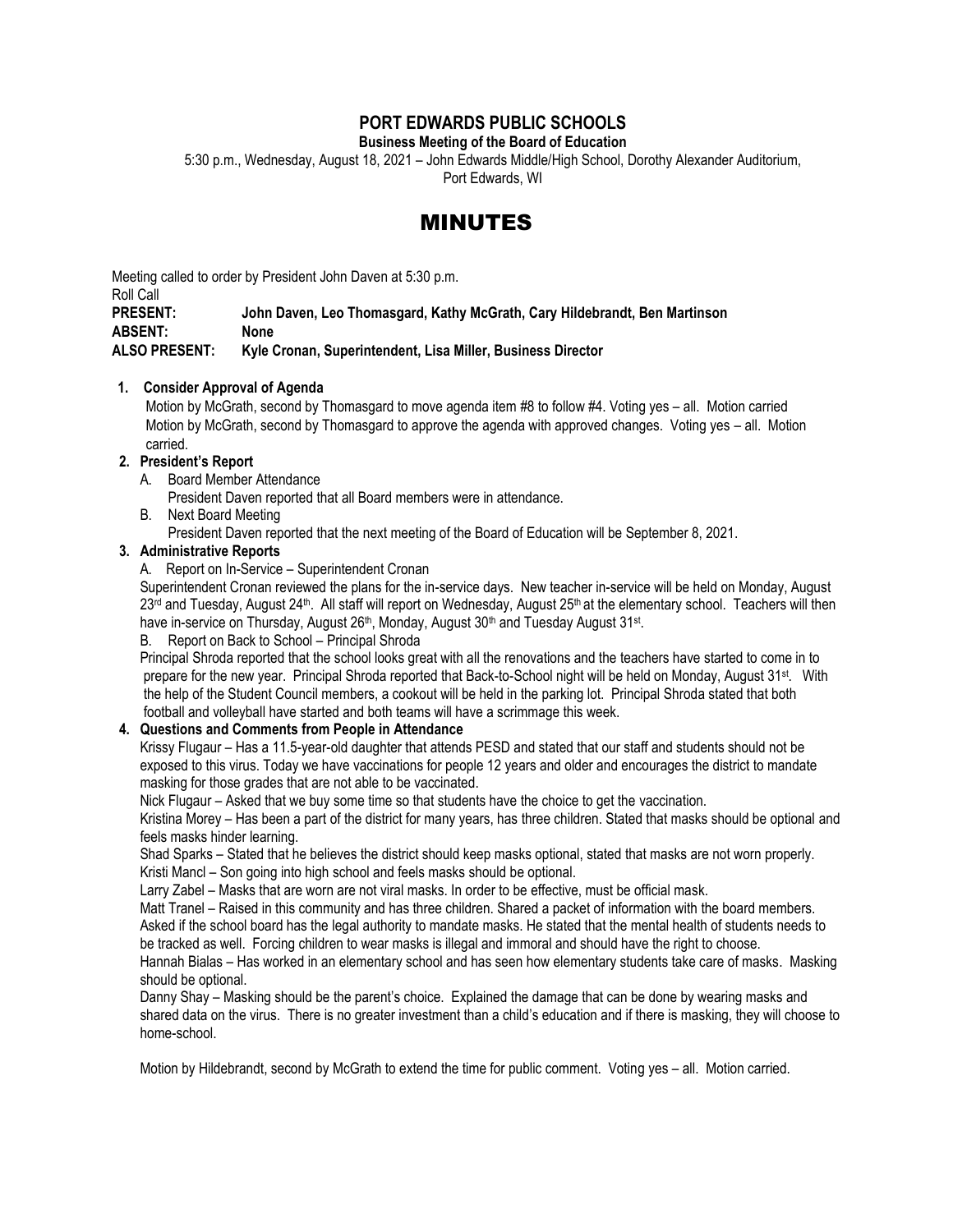Joe Busch – Stated that the real issue is parental rights. Has a daughter in kindergarten and stated masks should be optional and it's a parents right to make that decision.

Shane Robinson – If there is going to be a mask mandate then we need to push to boost children's immune system. Masking compromises the immune system. Masking should be optional.

Aaron Bakovka – Is a village resident and stated that actions speak louder than words, do the right thing and make masking optional.

Debbie Dix – The past two years have been very tough on the children and the kids need to be normal. Let parents make the choice for their own children.

**8. Discussion to review, affirm or consider taking action regarding possible amendments to Fall 2021 Staying Open Plan in response to COVID-19 Pandemic.** *(Agenda tem #8 moved to follow agenda item #4)*

 Motion by Hildebrandt, second by Martinson to keep the current optional masking plan in place. Roll call vote: Martinson – yes, Hildebrandt – yes, Thomasgard – no, McGrath – no, Daven – no.

Motion failed.

 Motion by Thomasgard, second by McGrath to adopt a K-6 masking rule as of the first day of the school year through the first trimester. The Board of Education can revisit this if conditions change based on data.

Motion was withdrawn by Thomasgard. No other action was taken.

# **CONSENT AGENDA:**

 **5. Consider Approval of Minutes of Past Meeting – July 21, 2021** Motion by Hildebrandt, second by McGrath to approve the minutes of the past meeting. Voting yes – all. Motion carried.

# **6. Consider Approval of Financial Reports**

- A. Check Summaries…………………………… July 1-31, 2021 #31704 – 31774 & 202100001 -202100012 - \$437,177.58
- B. District Revenue Report ............................... July 1-31, 2021
- C. District Expenditures Report......................... July 1-31, 2021
- D. July Cash Receipt Report………………..…. July 1-31, 2021
- E. July Cash Balance Report
- F. Budget Revision
- G. Consider Approval of Gifts

Motion by McGrath, second by Hildebrandt to approve the financial reports as presented. Voting yes – all. Motion carried.

#### **UNFINISHED BUSINESS**

#### **7. Second Reading Updated Policies**

- A. #5460.02 Graduation Date
- B. #5451.01 Wisconsin Academic Excellence Scholarship
- C. #5451.02 Technical Excellence Higher Education Scholarships

Superintendent Cronan reviewed the updates to the policies. Motion by Hildebrandt, second by Martinson to approve the policy updates as presented. Voting yes – all. Motion carried.

#### **NEW BUSINESS:**

 **9. Consider Approval of 2021-22 Property, Liability, Linebacker, Crime, Inland Marine, Automobile, Umbrella & Worker's Compensation Insurance Plans**

Motion by McGrath, second by Thomasgard to approve the 2021-22 Property, Liability, Linebacker, Crime, Inland Marine, Automobile, Umbrella & Worker's Compensation Plans. Voting yes – all. Motion carried.

# **10. Consider Approval of Cooperative Agreements (66.03.01)**

A. Nekoosa School District

Motion by McGrath, second by Thomasgard to approve the Cooperative Agreements (66.03.01) with the Nekoosa School District. Voting yes – all. Motion carried.

- **11. Consider Approval of 2021-22 Compensation Guide** Motion by Hildebrandt, second by McGrath to approve the 2021-22 Compensation Guide. Voting yes – all. Motion carried.
- **12. Consider Approval of 2021-22 Co-Curricular Positions:**

A. Cross Country – Tim Miller

B. MS Football – Mike Martinson

Motion by McGrath, second by Thomasgard to approve the 2021-22 co-curricular positions, Tim Miller and Mike Martinson. Voting yes – all. Motion carried.